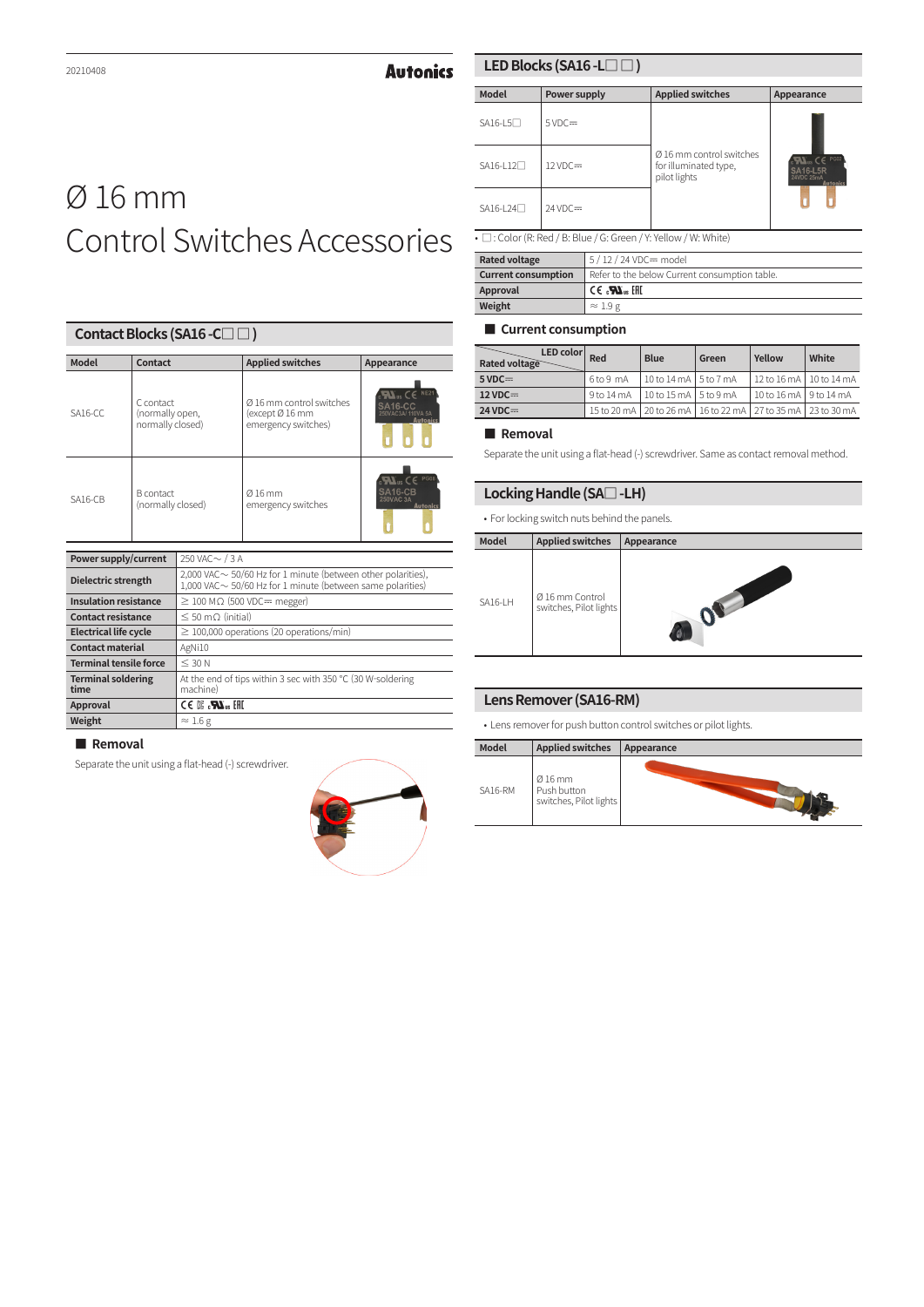**Autonics** 

#### **LED Blocks (SA□ -L□ □ )**

# Ø 22/25 mm, Ø 30 mm, □ 30 mm Control Switches Accessories

| Contact Blocks (SA□ -C□ □) |                                       |                                                                          |                            |                                                                                                                          |  |
|----------------------------|---------------------------------------|--------------------------------------------------------------------------|----------------------------|--------------------------------------------------------------------------------------------------------------------------|--|
| Model                      | Contact                               | <b>Features</b>                                                          | <b>Applied</b><br>switches | Appearance                                                                                                               |  |
| SA-CAM                     | A contact<br>(normally open)          | • Modular type<br>• Ring / Fork terminal<br>available                    | Ø 22/25 mm,<br>Ø 30 mm, □  | Autonics SA-CAM<br>∗.W. C€<br>EN60947-5-1<br>A300<br>250VAC,6A 110VAC,10A<br><b>23 MAILFACTURER: AUTOBIS</b>             |  |
| SA-CBM                     | <b>B</b> contact<br>(normally closed) | • Modular connection<br>(up to 3 units)                                  |                            | Autonics SA-CBM<br>$R^{\text{m}}$ . We ce<br>EN80947-5-1<br>A300<br>250VAC.6A 110VAC.10A<br><b>110 MARIOTASTIC MIDSY</b> |  |
| $SA-CA$                    | A contact<br>(normally open)          | · Singular type (dust-<br>resistant contact<br>point)<br>• Fork terminal | 30 mm Control<br>switches  | Autonics SA-CA<br>$\sim$ $\mathbf{M}$ $\in$<br>EN80947-5-1<br>A300<br>250VAC, 6A 110VAC, 10A<br>G10 WALFACTURER-AUTOR    |  |
| $SA-CB$                    | <b>B</b> contact<br>(normally closed) | available<br>• Loose screw<br>prevention                                 |                            | Autonics SA-CB<br>$R^{\text{LO}}$ . W. CE<br>EN00947-6-1<br>250VAC,6A 110VAC,10A<br><b>G16 MINUFACTURER: AUTOBY</b>      |  |

| Power supply / current       | $110$ VAC $\sim$ / 10 A, 250 VAC $\sim$ / 6 A                               |
|------------------------------|-----------------------------------------------------------------------------|
| Dielectric strength          | 2.500 VAC $\sim$ 50/60 Hz for 1 minute                                      |
| <b>Insulation resistance</b> | $\geq$ 1,000 M $\Omega$ (500 VDC= megger)                                   |
| <b>Contact resistance</b>    | $\leq$ 20 m $\Omega$ (initial)                                              |
| <b>Electrical life cycle</b> | $\geq$ 100,000 operations (20 operations/min)                               |
| <b>Contact material</b>      | AgNi10                                                                      |
| Approval                     | $\ll$ $\gg$ JH $_{\text{au}}$ $\mathbf{M}$ $_{\text{au}}$ $\approx$ 3 3 3 3 |
| Weight                       | Modular type: $\approx 10$ g, Singular type: $\approx 11$ g                 |

#### **■ Removal**

Separate the unit using a flat-head (-) screwdriver.



| <b>Model</b>          | Power supply                                                        | <b>Features</b>                                             | <b>Applied</b><br>switches                 | Appearance                                                                                                                                               |
|-----------------------|---------------------------------------------------------------------|-------------------------------------------------------------|--------------------------------------------|----------------------------------------------------------------------------------------------------------------------------------------------------------|
| $SA-I$ $D \Box M$     | AC/DC voltage<br>type<br>12-24 VAC $\sim$<br>50/60 Hz<br>12-24 VDC= | • Modular type<br>• Ring / Fork terminal                    |                                            | <b>Autonics SA-CAM</b><br>$\cdot$ M. CE<br>EN60947-5-1<br>A300<br>250VAC, 6A 110VAC, 10A<br><b>123 MANUFACTURER - AUTORYS</b>                            |
| $SA-I$ $A$ $\Box$ $M$ | AC voltage type<br>110-220 VAC~<br>50/60 Hz                         | available<br>• Modular connection<br>(up to 3 units)        | Ø 22/25 mm,<br>Ø 30 mm, □                  | Autonics SA-CBM<br>$FC$ . W <sub>m</sub> $CE$<br>EN80947-5-1<br>A300<br>250VAC, 6A 110VAC, 10A<br>316 NAVERCTURES-AUTORIS                                |
| $SA-I$ $D$ $\Box$     | AC/DC voltage<br>type<br>12-24 VAC~<br>50/60 Hz<br>12-24 VDC=       | · Singular type (dust-<br>resistant contact<br>point)       | 30 mm Control<br>switches.<br>Pilot lights | Autonics SA-CA<br>$ \sim$ $\sim$ $\sim$ $\sim$ $\sim$ $\sim$ $\sim$<br>EN60947-5-1<br><b>A300</b><br>250VAC, 6A 110VAC, 10A<br>G10 MANUFACTURER: AUTOEVE |
| $SA-I$ $A$            | AC voltage type<br>110-220 VAC $\sim$<br>50/60 Hz                   | • Fork terminal<br>available<br>· Loose screw<br>prevention |                                            | Autonics SA-CB<br>$R^{\Theta}$ . W. CE<br>EN00947-5-1<br>A300<br>250VAC.6A 110VAC.10A<br>G16 NAVENCTURER: AUTORY                                         |

•  $\square$ : Color (R: Red / B: Blue / G: Green / Y: Yellow / W: White)

| <b>Rated voltage</b>       | AC/DC voltage type: 12-24 VAC $\sim$ 50/60 Hz, 12-24 VDC==<br>AC voltage type: $110-220$ VAC $\sim$ 50/60 Hz |
|----------------------------|--------------------------------------------------------------------------------------------------------------|
| <b>Current consumption</b> | $<$ 20 mA                                                                                                    |
| Approval                   | $CE \cdot \mathbf{W}$ is $HH$                                                                                |
| Weight                     | AC/DC voltage type: $\approx$ 11 g, AC voltage type: $\approx$ 12 g                                          |

# **■ Removal**

Separate the unit using a flat-head (-) screwdriver. Same as contact removal method.

# **Locking Handle (SA□ -LH)**

• For locking switch nuts behind the panels.

| Model | <b>Applied switches</b>                                                              | Appearance |
|-------|--------------------------------------------------------------------------------------|------------|
| SA-LH | Ø 22/25 mm,<br>Ø 30 mm,<br>30 mm Control<br>switches,<br>Pilot lights <sup>01)</sup> |            |

01) Except Ø 30 mm round pressure switches (extended).

#### **Switch Washer (SA-SW□ )**

• The washer helps to improve switch tightening force.

• Unit: mm, For the detailed drawings, follow the Autonics web site.